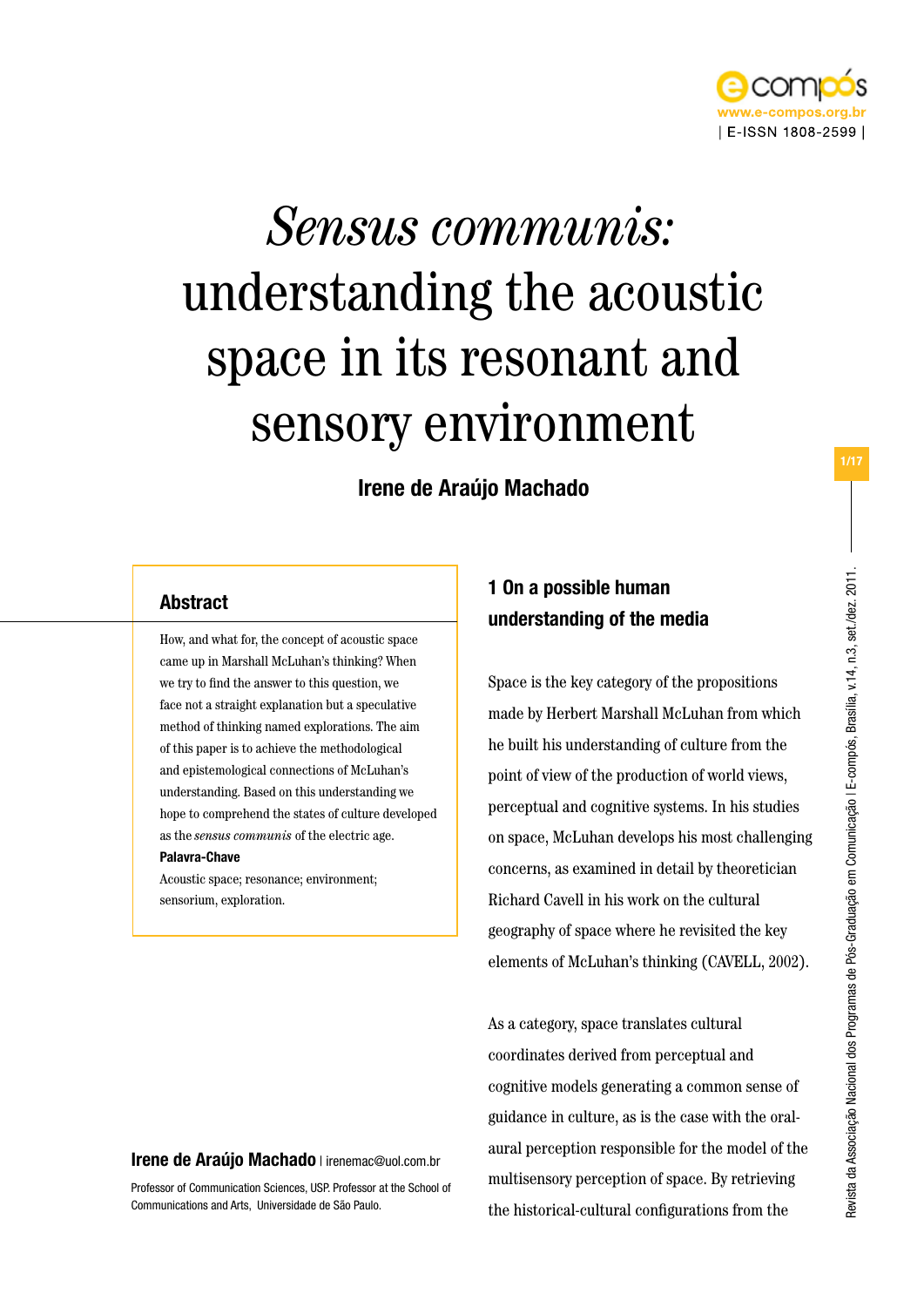

theoretical point of view, McLuhan understands that every perceptual model constructs a state of culture and, as a consequence, of understanding of space. All his work was developed in an attempt to apprehend, observe and summarize the main aspects, elements and behaviors of these spaces. With that, he took the task of developing a cultural understanding of space following the sensory shifts that motivate states of culture which, in turn, reshape the common sense (*sensus communis*) of understanding itself. The link between the understanding of space and the sensorium developed as a world view accounted for one of his boldest concepts: the conception of the resonant acoustic space as a form of integrated, multisensory and simultaneous perception of interactions. He used this conception in different sensory and cognitive fields, considering the media as key agents of change of the states of culture.

One of the most widely disseminated works by McLuhan was devoted, above all, to understanding the media. *Understanding Media* (1964) proposes the understanding of the media from the point of view of the space, but does so by first making an analysis of the sensory model introduced by electricity which, thus, was responsible for the stimulus to the integration of the *sensus communis* or states of culture from different sensorialities. Far from being a mere intellectual provocation, *Understanding Media* revisits well established epistemological paths in major philosophical works such as the architectures of the essays by John

Locke compiled in the volumes of *Concerning Human Understanding* (1690). Although Locke postulates human understanding as sensory, Locke's perception of space is configured, roughly speaking, by visuality, by invariance, by continence. In this sense, *Understanding Media* reveals another possibility of human understanding based on the perceptual and cognitive model projected by the acoustic space of the media.

We will not propose a comparison between Locke and McLuhan, a task that Erik McLuhan took for himself in the edition of the posthumous book by his father, the one dedicated to the presentation of the understanding of the media which in the 1980's would conclude the studies started in the 1950's. *Laws of Media: The New Science* (McLUHAN; McLUHAN, 1988) organizes the whole theoretical investments that did not hesitate to project the different perceptions of space in models of understanding. Knowing where different propositions of understanding of the media converged makes the task of redoing the path of understanding the acousticenvironmental space more precise. Far from being the prophecy of a guru of the electronic age, we are facing a possibility concerning the human understanding of the media, i.e., of the forms of perception and cognition which have historically been outlined by the Western society. The memory of the empiricism regarding human understanding, based on perception, is evidence of a speculative tradition to which McLuhan's ideas relate. Our purpose now is solely to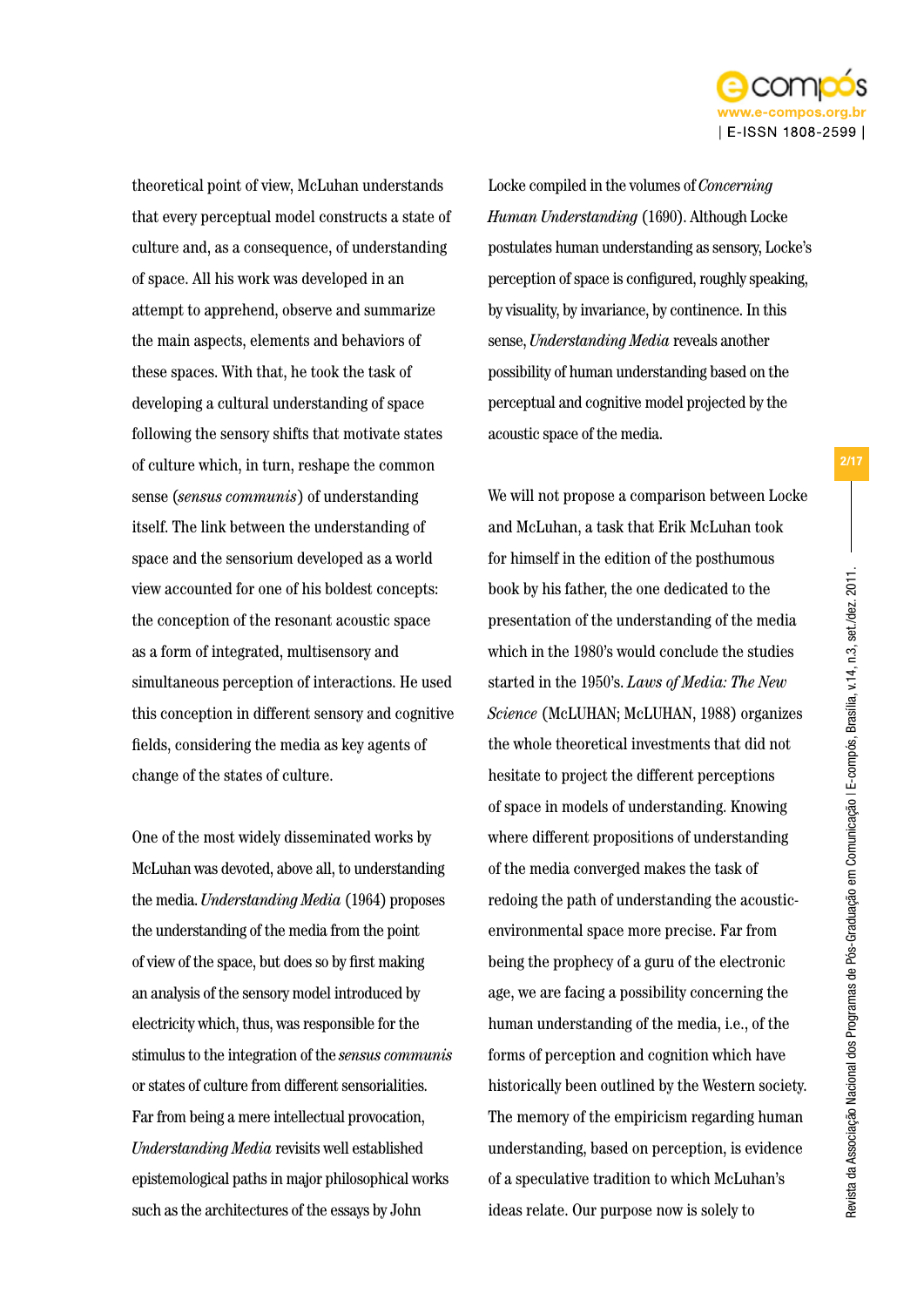

understand McLuhan's legacy as a speculative work that deeply touches the model of perceiving the world and, as a consequence, of constructing the understanding of the surroundings constructed as the environment, i.e., we are talking about human understanding and not about provocations or prophecies.

When McLuhan asks the following question: to what extent can we associate the shifts in the media to the change in the way of perceiving and knowing the world?, he connected understanding to a process of investigation which, far from the innatist and a prioristic thinking, dives into the analysis of the experiences introduced by the work of the cultural dynamics. For this reason, the question asked does not lead to an answer, but rather to the understanding of the variations in the continuous flow in the processes of communication and cultural interaction. Experience alone reveals itself as the source and the limit of human understanding, because nothing is established or finished in it once and for all. Quite the contrary, from experience come the challenges posed to understanding.

McLuhan's interrogative method invites us to exercise discovery based on observation, description and analysis of experiments and experiences. For this reason, his speculative method was called «exploration», allowing him to fully exercise inductive and abductive thinking in order to reach a possible understanding of the media. McLuhan's human understanding of the

media follows some assumptions expressed in notions such as perception training, learning for the formulation of ideas, speculative exercise, modes of thinking, inventory and analysis of the effects in order to reach the bases of the cognitive experience that the human sensorium is able to build.

The conceptual syntheses presented in many of his works make up the speculative exercise of the understanding, sometimes even being part of the titles of his books and texts. *The Mechanical Bride* (1951), *Explorations in Communications*  (1960), *The Gutenberg Galaxy: the Making of typographic Man* (1962), *Understanding Media: The Extensions of Man* (1964), *The Medium is the Massage*: *An Inventory of Effects* (1967), *Counterblast* (1969), *Through the Vanishing Point*  (1968), are true maxims of thought uttered as a synthesis of the understanding of the complex phenomena of the historical-cultural experience. An understanding that was the result of explorations and partnerships with anthropologists Edmond Carpenter and Edward T. Hall, designer Quentin Fiore, plastic artist Harley Parker, and professor Bruce Powers, not to mention the fundamental dialogue with his masters, sociologist Harold Adam Innis and literature theoretician I.A. Richards. Here careful reflection should be made before reducing the dialogical pragmatism to the exercise of a mere game of quotations.

Conceptual syntheses and maxims of thought show understanding as a possibility. With that,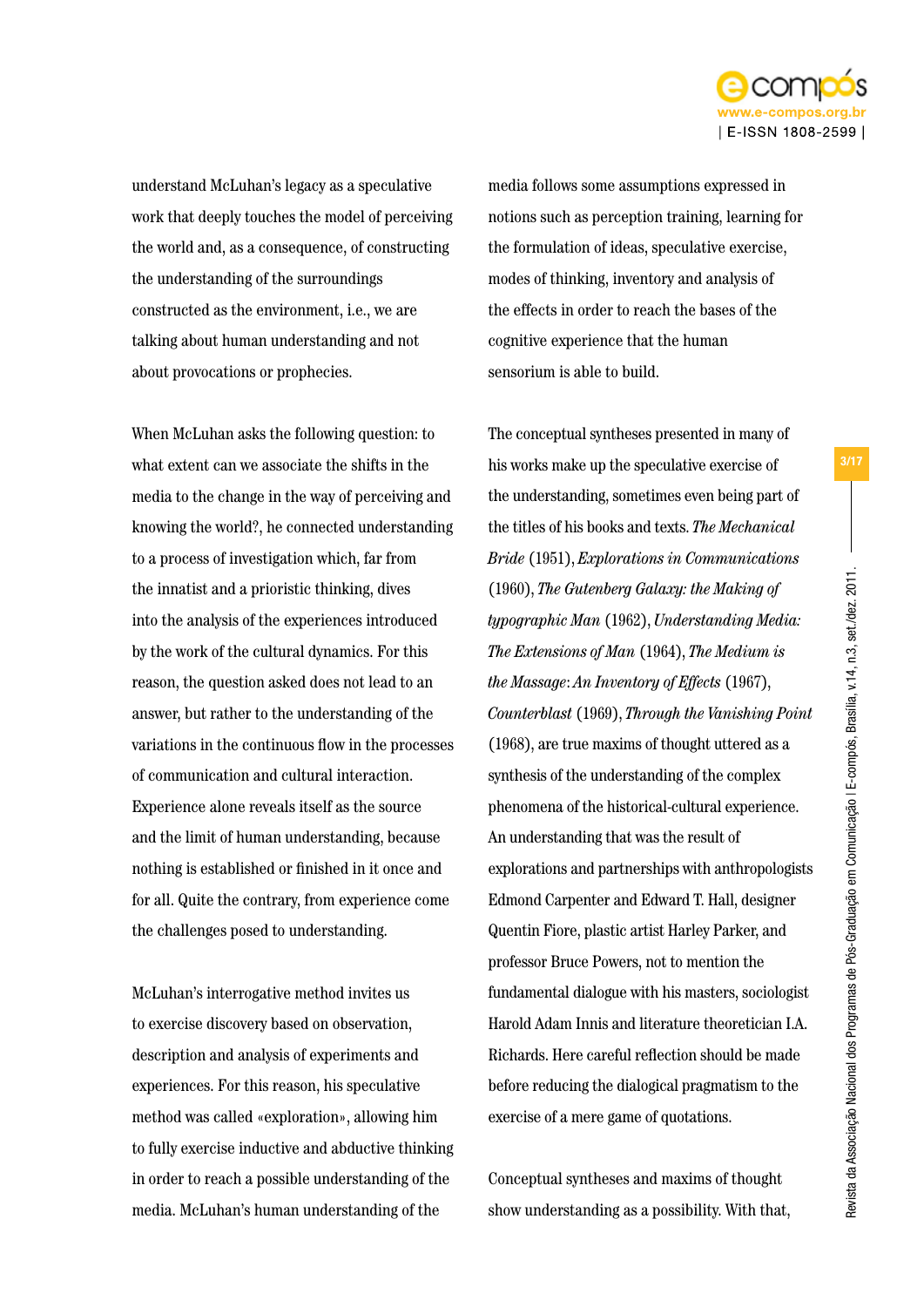

it is natural that we can deal with McLuhan's ideas considering his structural hypotheses. One of them is the possibility of understanding the media as a sensory space of communion and, thus, as an environment of interaction. Considering the transformations introduced by electricity into culture, McLuhan conceives the media in the context of the pervasive electric environment. He glimpses in it the rise of sensorialities that stimulate an intersubjective space and a sense of communion that he recovers as the *sensus communis*.

Advancing in his observations on the behavior of human perceptions in spaces of electronic communication, McLuhan sees the interaction forming the *sensus communis* that his understanding elaborates as a resonant acoustic space. He retrieves and translates into electric terms the sense of communion and interaction of a cultural state of orality and auditory-intuitive perception.

The proposition in this essay could not be other than an understanding of the esthetic-philosophical exploration of the media as environments of simultaneous perception of the resonant acoustic space – a dear conception of the media as manifestation of culture. In order to do that, an attempt is made to understand his formulations on the perception of space as an intersubjective esthetic experience, particularly those explored in diagrammatic constructs, the result of his understanding of the dialogical practice of life with

art and the technological sectors of culture. This is only one possibility of manifestation of the *sensus communis* in the human understanding embedded in cultural media.

# 2 Algorithms of understanding the space as environment

Opposing the disseminated notion of space as a continent of things and the delimitation of places, McLuhan's understanding is driven by the conditions of possibilities (in the Kantian sense) of the intuitive space. In this regard, if the acoustic space is proposed as an environment of communion and interaction of sensorialities (*sensus communis*), we will start from an empirical experiment developed through McLuhan's partnership with plastic artist Harley Parker (1915-1922). In the discussion with Parker (McLUHAN; PARKER, 1975), the concept of space as an environment of involvement is observed and analyzed based on the watercolor *Flying Children* by Harley Parker himself.

Trying to understand the acoustic space and its environment from visual production might seem strange, but is not a contradiction. It should be stated right away that the notion of acoustic space is not an opposition to any mode of perception, quite the contrary, acoustic space is primarily integrating, *sensus communis*. Parker's painting only served as an experiment for the speculation on the acoustic space in its environmental make-up because it works with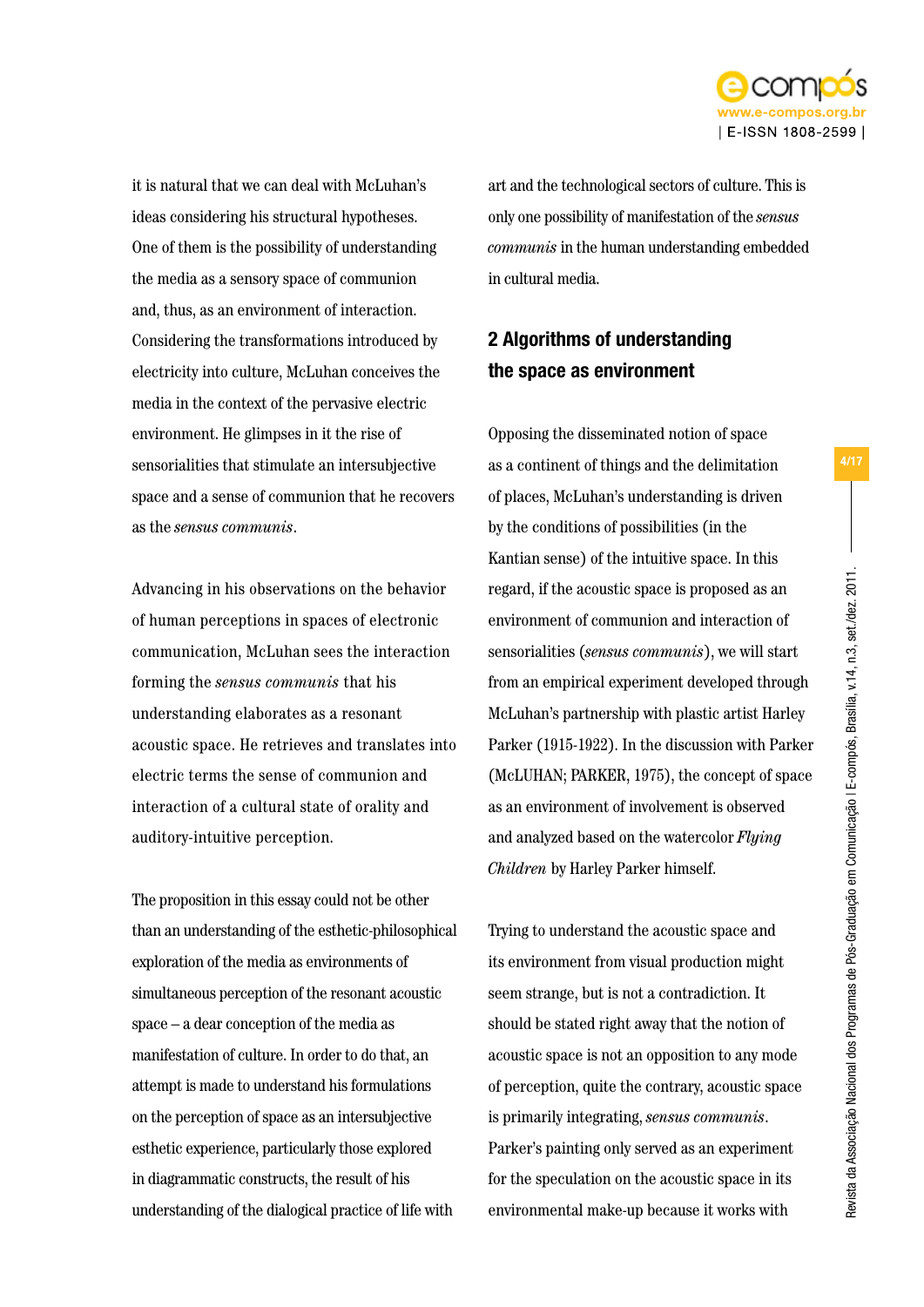

#### Figure 1 *Flying Children*, Harley Parker



Source: McLUHAN; PARKER, 1975, p. 218.

the limits and does not fear to explore sensory frontiers. What we can glance are composition lines that project figures in varying proportions, reproducing misaligned flight movements of floating bodies. In contrasts of light, with bands geometrically outlined by light and dark, the lines underscore the conflict of directions. Added to that is the dilated proportion of the flying arms, stressing the speed of the movements. Contrasts of light, direction, proportion ultimately project the dimension of space that McLuhan understands as being environmental, i.e., stimulated by different simultaneous perceptions of space. This environmental make-up was the understanding that led to the observation of the acoustic space.

We should notice the fact that the starting point is a perceptual experience taken as a speculative premise for the understanding of what essayists understand as sensory environment.

If by environment one understands pervasive involvement, it should not be difficult to reach its fundamental property: invisibility. In this case, the painting or the pictorial space becomes a challenging experiment because visuality is part of its nature. How could invisibility be configured in a watercolor? McLuhan and Parker invite us to turn our attention away from the pictorial matter and direct our look to the intuitive sphere of the perception of the portrayed movements. From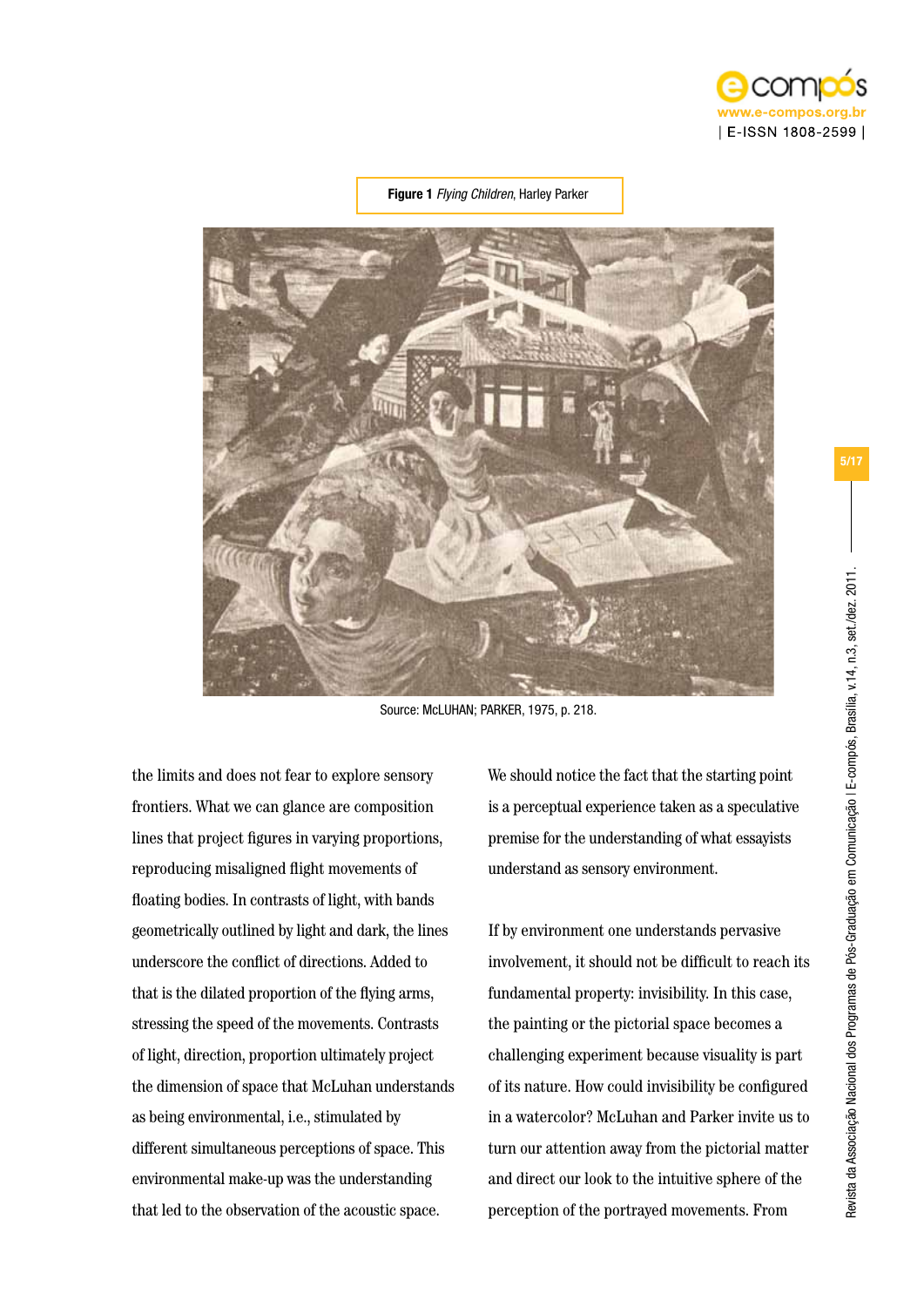

the experience movement arise involvement, inclusiveness, integration and simultaneity that emerges on the painting as an environmental trait. We obviously do not see the environment, however, there is nothing that prevents it from being actualized in perceptual terms as a dialogical practice of the senses. The space is environmental, but the environment itself is invisible. This is a maxim that becomes recurrent in McLuhan's thinking. In a work with designer Quentin Fiore, the environment was projected onto two blank pages on the center of a book, only with the following words: "Environments are invisible. The groundrules, pervasive structure and overall patterns elude easy perception" (McLUHAN; FIORE, 1967, p. 84-85). The blank page stimulates the simultaneity of perceptions; and this is what it is all about.

The notion of environment based on the involvement of a pervasive space defines the condition of art proper, this is why the esthetic experience is a starting point that founded the conceptual speculation. In Parker's painting emerges an environmental space that is not limited to visuality; in the middle there is an invisible environmental dimension that is revealing of another way of understanding space. Instead of being a container for things, the space of Parker's painting shows us beings whose bodies seem to be devoid of weight floating and flowing in space. The involvement between space-and-body revisits the theme of body extensions from another point of view: the reverberation that shows the

mutuality of relationships where space is only the space of interaction of senses. The space of sensory reverberation leads to a form of comprehending space that is much closer to acoustic sensoriality that to the visual. Thus we come to a conceptual key of acoustic space: reverberation.

What was observed on the painting became a hypothesis for understanding the media as environments, particularly considering the premise of situated sensory extensions, which is the key in understanding the media (McLUHAN, 1964). On this subject, McLuhan and Parker (1975) said the following: "Since technologies are extensions of our own physiology, they result in new programs of an environmental kind.

Even if the idea of extension is observed in the term-to-term correlation between sensory organ and the environment – eye / painting, hand / writing, wheel / foot - the notion of environment implies a sensory exchange, mediations. Going back to Parker's painting, the sensory representation of the environment does not take place outside the sign exchange reached in graphic semiotics when measuring cognitive elements of a different nature. This means that if the algorithms that are fundamental for the understanding of the space as an environment bring together involvement, inclusion, simultaneity, integration, the extension cannot be considered as being outside the environmental context.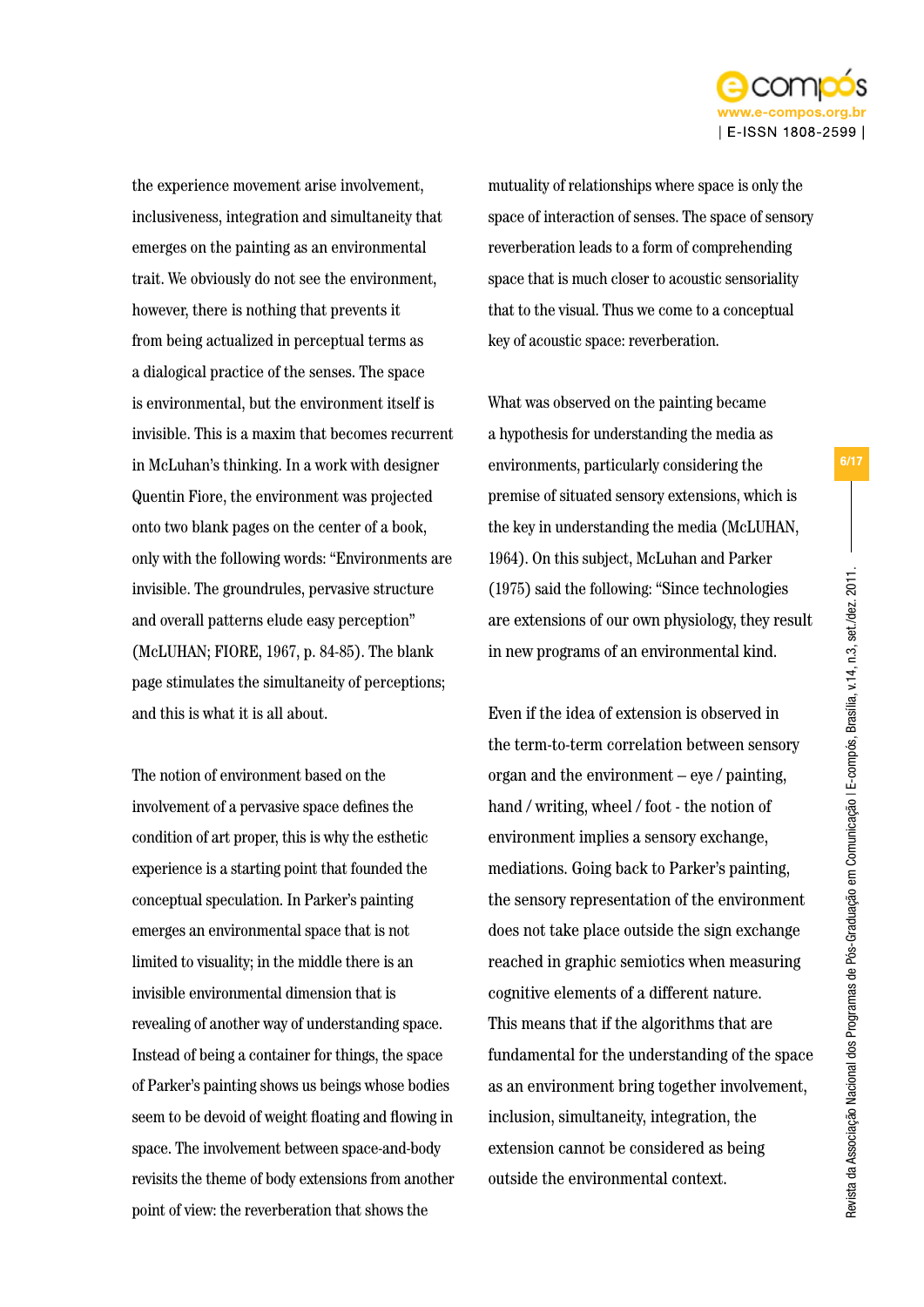

We are far from the notion of space as something given a priori. If we agree that involvement, integration, simultaneity imply interrelated varieties, there is no way to see in the environment the isolation of one single meaning. For the sensory reverberation in space to be applicable, even on a pictorial painting, one must count on the perceptual actualization. McLuhan and Parker (1975) go further: the environment observed in the space of the painting *Flying Children* evokes touch itself by intervening in proportions: the tactility as a matrix, a kind of "original sense from which all the others gradually differentiated". Thanks to the actualization of senses, the environmental space translates the esthetically configured sensorium.

Invisibility, involvement, simultaneity and interaction. These are some of the fundamental algorithms of the environmental conception of the space, found in the esthetic experience and also in sensory representations of the media. Undoubtedly, the electric age was able to bring together such algorithms in audiovisual and kinetic environments reproduced on media on screen, or better said, on screens: pictorial, cinematographic, videographic, digital. The radiophonic process, which is not graphic, nevertheless has a screen: the radio display and even the microphone are designed with materials in the form of a screen for the sound to travel. A screen implies sensory models that are very close to what McLuhan and his partners conceptualized as an environmental acoustic

space, a state. When the sensory model of culture projects environmental spaces, human history can be understood from an equally environmental perspective, i.e., instead of progressive and causal stages, we are faced with organizing states that are not necessarily diachronic.

## 3 Sensory models of states of culture

If space constitutes an environment that can be designed with fundamental algorithms, the concept of space is therefore not limited to one single sensory coordinate like, for example, visuality. How can the notion of acoustic space be understood as a category of perceptual and cognitive understanding of the *sensus communis* itself? Would it not be another form of restriction? McLuhan's explorations seem to choose it is not. However, his reflections should be closely followed.

The notion of space did not become established in Western culture as environment. The invention of the alphabet – the formation matrix of the typographic man – favored the conception of space mainly as a delimited visual field where field restriction seems to refract the algorithms that would be the environment constituents. In the work he developed with designer Quentin Fiore, the exploration of different conceptions gains an iconic translation in the form of diagrams, which allows us to follow the fundamental aspects of the speculative method of reasoning. The diagram that iconizes assumptions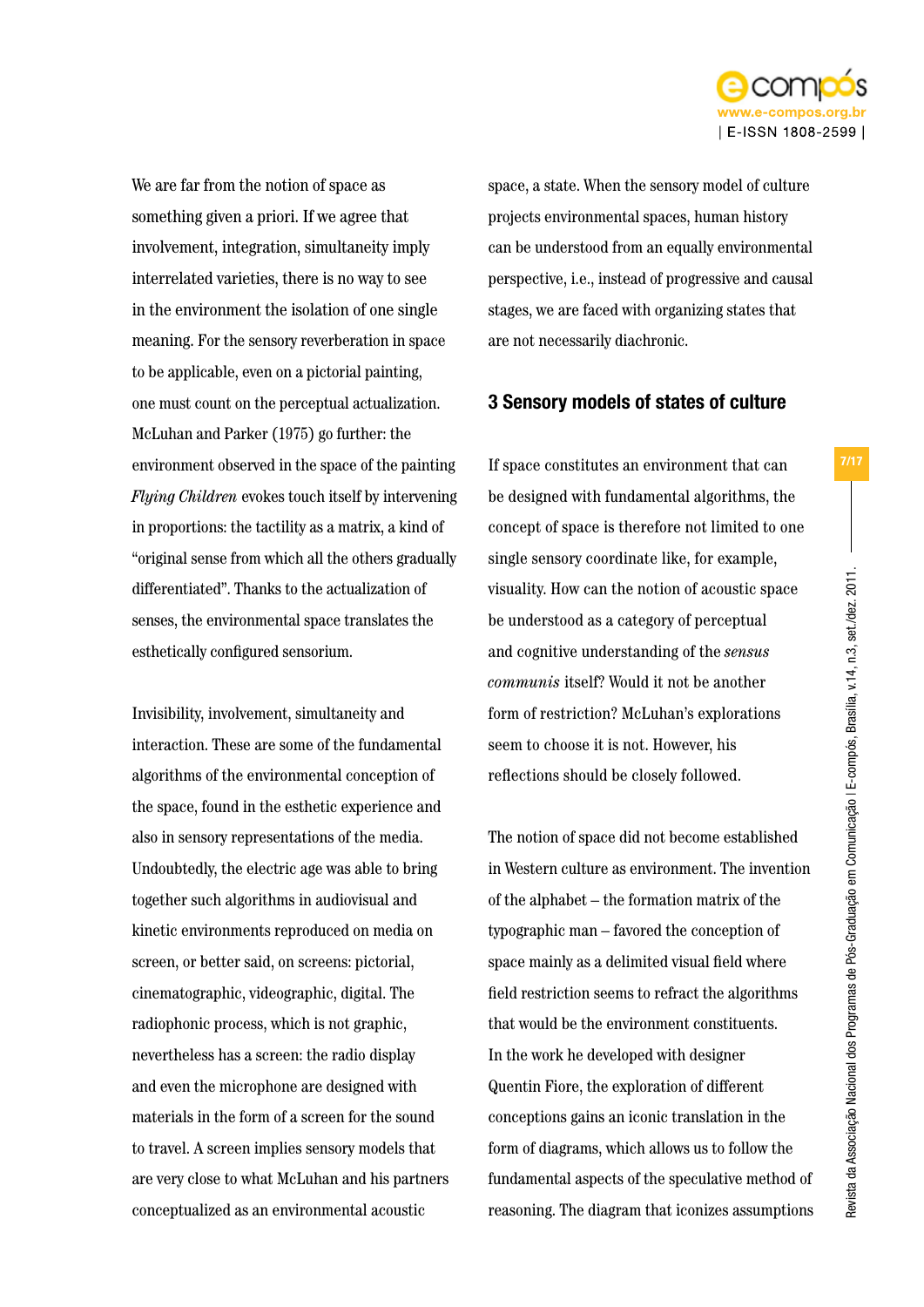

of geometry shows how the way we see the world as a visual space is delimitating and fragmentary. (McLUHAN; FIORE, 1967, 1969)

If we consider the iconic thinking as shown in the diagram, we can read two different possibilities: (1) the fragmentation of visual fields from the geometric linear perspective; (2) the concomitance of represented points of view. Even if the definition of the visual space results from the projection of dots, the perception of concomitance calls for an environmental perception of a space that welcomes differences. It is a perceptual model of cultures that are not directly centered on the alphabet, historically situated before or after its invention and written fixation. Thus the need to expand the possibilities of observation, as stated in the text that antecedes the diagram: "The method of our time is not to use one single model of investigation, but many" (McLUHAN; FIORE 1969, p. 97). According to McLuhan, the media created from the invention of the alphabet really established a visual space delimited in specific fields and, consequently, specialized the senses. When the ears are replaced by the eyes, the space becomes clear-cut, specific. Thus emerged and developed a visual culture that turned people and space into projections of visuality. However, this same culture moves in other directions, opening space for the emergence of what had been neglected and disregarded, for example, the acoustic space. If, on the one hand, the alphabetic culture enhanced visuality, disregarding the state of

auditory alertness, on the other hand the reversal proposed in terms of audiovisuality developed by the electric media cannot be ignored. It is in the dialectic alignment of contrasts and conflicts that emerges the notion of acoustic space. Two key elements of the law of media have already been mentioned: intensification and reversal as environmental conditions in conflict, but not mutually exclusive.

Even if the term acoustic space, at first, may reverberate sound elements, this is not the understanding that supports McLuhan's proposition when he examines the environmental character of the acoustic space. If there is an opposition, it refers to the notion of the restricted, fragmented visual field, but not to visuality as perception. If the acoustic condition is interactive par excellence, particularly due to the actualization movement inherent in it, there is no reason to think of limits.

That being said, we can follow the development of the thinking process that understands electricity as the event that expanded the perception and comprehension of the environment in its invisibility, involvement, simultaneity and integration, being responsible for the creation of the space-environment that is representative of the *sensus communis* of the culture of media. For McLuhan, electricity is not just the great event of Western civilization that repositioned the perception of space as a pervasive environment. In his view, electric circuits establish a sensory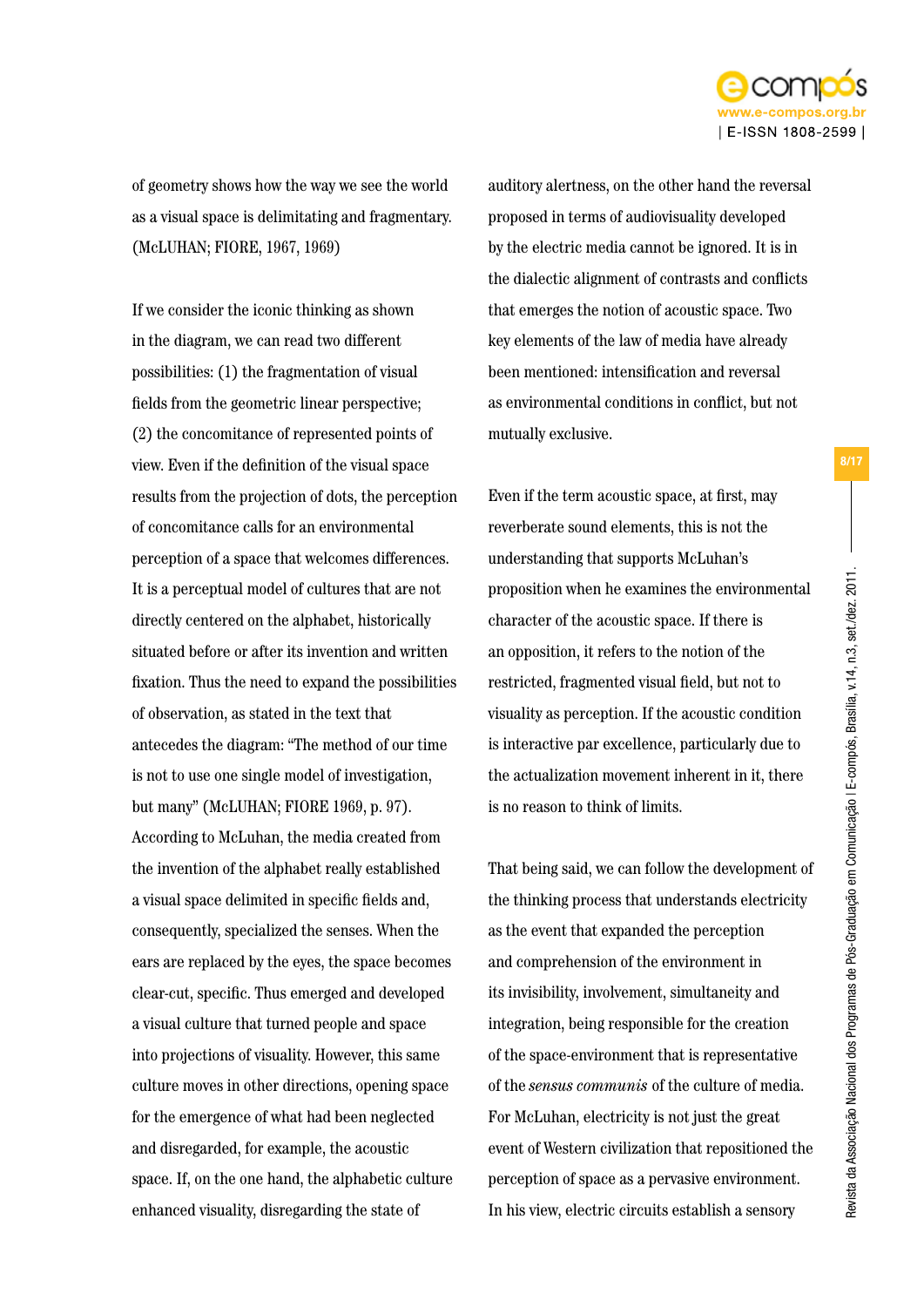

condition radically opposed to fragmentation. There is nothing more involving and pervasive than electricity, thus raised to the condition of pure information. Thanks to electricity, culture retrieves the state of involvement common to oral cultures that are driven by hearing and intuition, marking the conception of a sensory experience of integrated *sensus communis*, as seen in the photograph of an African community around a story-teller, all of them taken by the trance of the narration (MCLUHAN; FIORE, 1967, 1969).

Since the foundations of the constitution of the model are sensory perceptions, McLuhan is taken to understand that such model actually makes a state of culture emerge. Thus, it goes against the diachronic constitution of stages of civilization. The great enterprise > of this statement is the possibility of permanence of models in the process of differentiation and cultural shift.

By understanding that different states of culture are driven by sensory models, McLuhan can investigate relationships of proximity and detachment. If, at first, he perceived the distinction between oral-auditory condition and the graphic-visual condition of the alphabet, he soon also realized the extent to which one distinct condition is not immune to articulation.

McLuhan's understanding shows that the algorithm found in both sensory environments is the oral-auditory condition. However, the mediation is completely different: one takes

place through direct contact and the other through electric mediation. The importance of the medium becomes fundamental for the understanding of the cultural space in its sensory ambiance. This is why the *sensus communis* is radically linked to the medium and its spaceenvironment mediations.

The space of interaction with the oral narrator at the center creates a centralizing intuitive environment of a cultural imaginary. The same is not the case with the orality mediated by the radio: there is no sensory centrality or elements that distinguish perceptions and the decentrality of the look, each goes on one direction, like in the household scene around the radio in *The Mechanical Bride* (McLUHAN, 2002). However, there is nothing that precludes the systematicity of the model from the point of view of the sensory dynamism involved.

# 4 The environmental plasticity of the acoustic space

When summarizing the fundamental characteristics of the acoustic space in a few elements – invisibility, simultaneity, involvement, inclusion, integration – in order to constitute the space as a pervasive environment, McLuhan voices his concern with reaching a more encompassing understanding of a cultural environment organized by technological media. Technology itself is no longer the object of his speculation, but rather the movements translated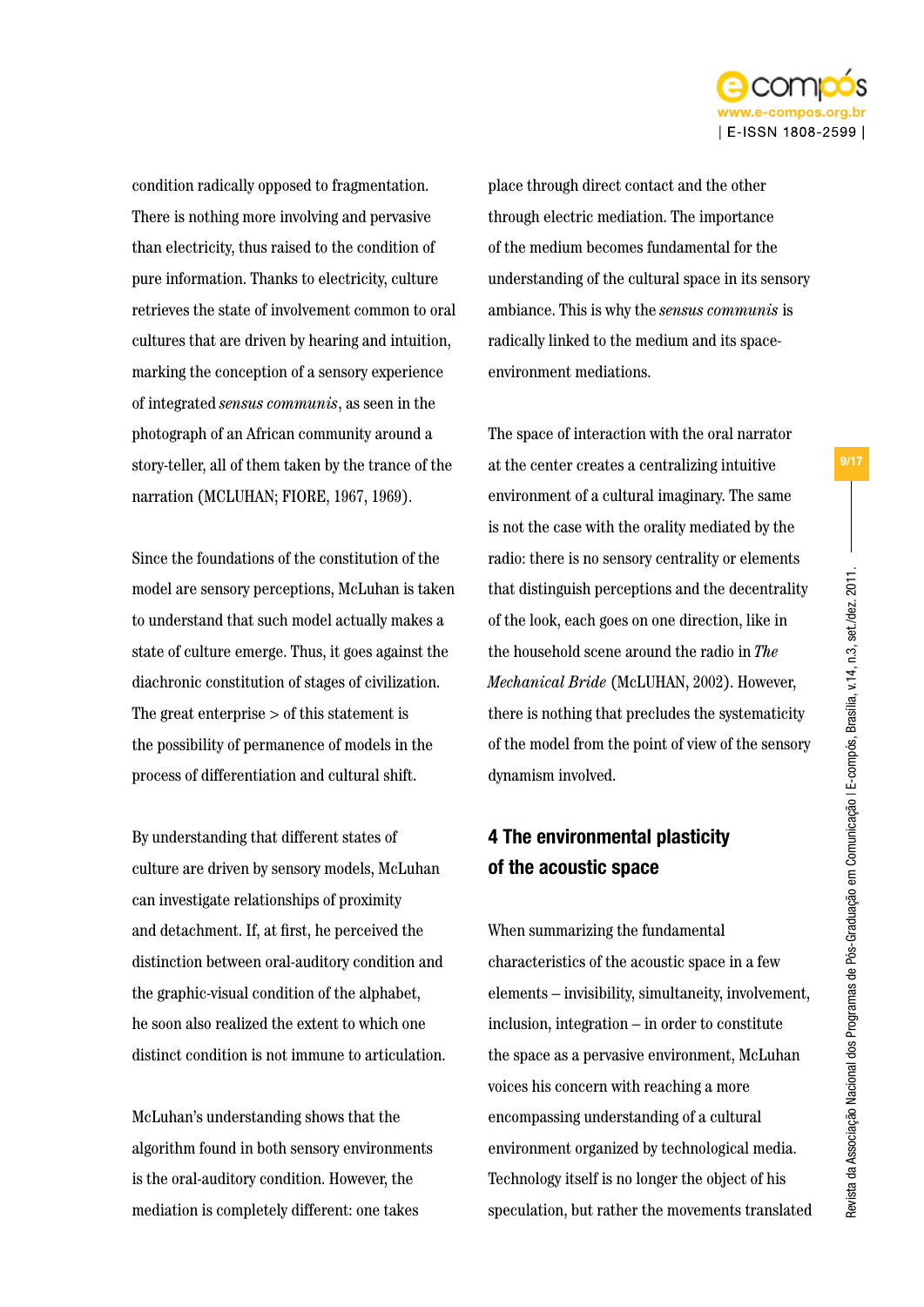

into behaviors observed as constant mechanisms that could define the laws of media.

The laws of media are propositions formulated based on

> observations on the operations and effects of human artifacts on man and society, considering that human artifacts are not merely an implement for working, but an extension of our body, effected by the artificial addition of organs (McLUHAN; McLUHAN, 1988, p. 96).

The fundamental theoretical framework of the law of media results from the transforming effect of our artificial organs which, in turn, become matrices that generate new environmental conditions for life in society (McLUHAN; McLUHAN, 1988). The media come to be seen as major environmental configurations of effects, such as those observed regarding the acoustic space. It is not the medium itself, but rather the effects in terms of perception, its resonances and reverberations that develop new environmental configurations. Resonance in the meaning that Werner K. Heisenberg attributed to the connection of the particles in the universe (McLUHAN; WATSON, 1973).

In fact, resonance and reverberation are sensory forms of behavior and perception that emerge from the very plasticity of the acoustic environment. Although it was present since the first explorations by McLuhan in the 1950's, it was the space event in the 1960's that provided the empirical conditions of the

thinking on the plasticity of the acoustic space and its environmental determinations. This event was the television broadcast of man landing on the moon. For McLuhan, this was a unique movement of environmental interaction between Earth-Moon promoted by the lenses of a television camera. He noted that, when it was fixed to the moon ground, the television camera transmitted a paradoxical image of us on Earth. The resonant environment is projected, as can be read on the statement excerpt that tries to describe the plasticity of this space that had never before being configured.

> After the Apollo astronauts had revolved around the moon's surface in December 1968, they assembled a television camera and focused it on the earth. All of us who were watching had an enormous reflexive response. We "outered" and "innered" at the same time. We were on earth and the moon simultaneously. And it was our individual recognition of that event which gave it meaning.

> A resonant interval had been established: the true action in the event was not on the earth or the moon, but rather in the airless void between, in the play of the axel and wheel as it were. We had become newly aware of the separate physical foundations of these two different worlds and were willing, after some initial shock, to accept both as an environment for man (McLUHAN; POWERS, 1996, p. 21-2).

After assembling a television camera on the moon surface to shoot images of the earth, the Apollo 8 mission brings together at the same time the moon and the earth space. It is this radically unusual image that completely changed his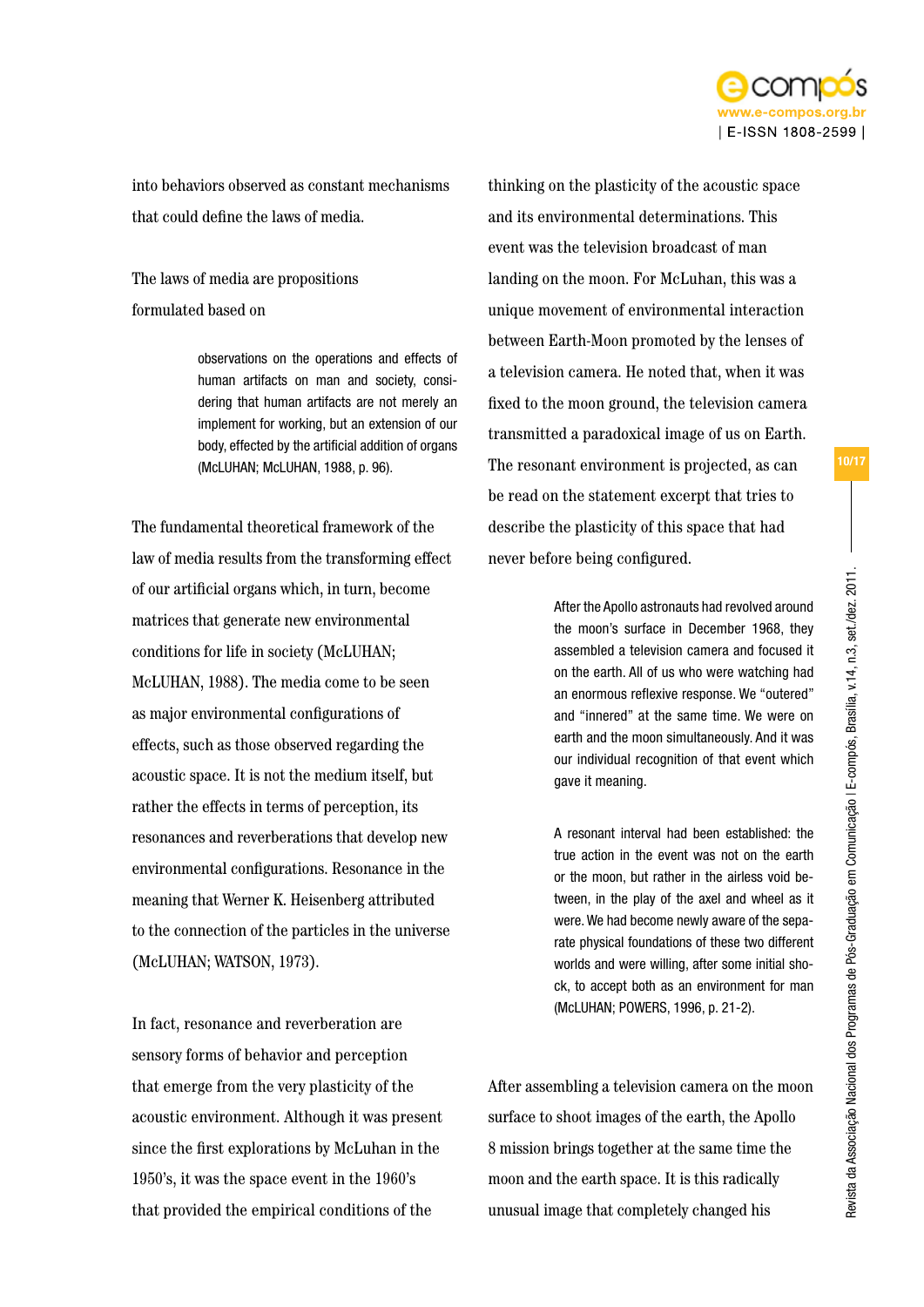

conception of space, leading him to conceive the concept of one "resonant interval".

The resonant space emerges here more vigorously to designate the conjunction of a figure and its background, considering that the Moon (the figure) became a privileged place to turn the Earth into a take (background), one involved with the other and both simultaneous. Even though the take was made by the camera, the fundamental effect of the photographic gesture is not the visual image, but rather this unusual space of duplication and self-reflectiveness that McLuhan understands as a resonant interval – a plastic version par excellence of the *sensus communis* of the electronic age.

But the speculations McLuhan makes from this episode were decisive for the coming of age not only of the notion of acoustic space, but also for the perception of large scale sensory environments, such as the global village and the extensions of the central nervous system. The global village becomes a plastic construction of this resonant space whose fundamental characteristic is the fact that is operates similarly to a brain, with its hemispheres projected in such a way as to produce environmental effects and configurations of the electronic sensorium, which will just be mentioned here, since the complexity of this approach led us to a more detailed study in a book devoted to Marshall McLuhan thinking on the media.

Based on this large scale environmental configuration, projected from the resonant space, the event of the space conquest becomes an environment to further improve the laws of media which McLuhan elaborates by observing behaviors resulting from four fundamental questions:

- (1) What does it amplify or intensify?
- (2) What expresses the obsolete or displaced?
- (3) What does it recover which was previously obsolete?
- (4) What does it do or what can
- it become when pushed to its limit?

According to the notion of the media as extensions, a new configuration emerges in the intensification of a sensory environment. However, the new medium emerges as its complementary opposition counterpart: since the confrontation is not exclusive, but rather corresponds to a movement of dialectic opposition that moves towards obsolescence when facing the emergence of a new shift. The laws of media were summarized in four movements: enhancement, reversal, retrieval and obsolescence.

Although it has been formulated in four points, operationally we are facing injunctions, of opposing pairs that seek to apprehend the transforming movement of one dimension in another one. At the same time it projects the relationship figure / background, the continuous movement synthesized in four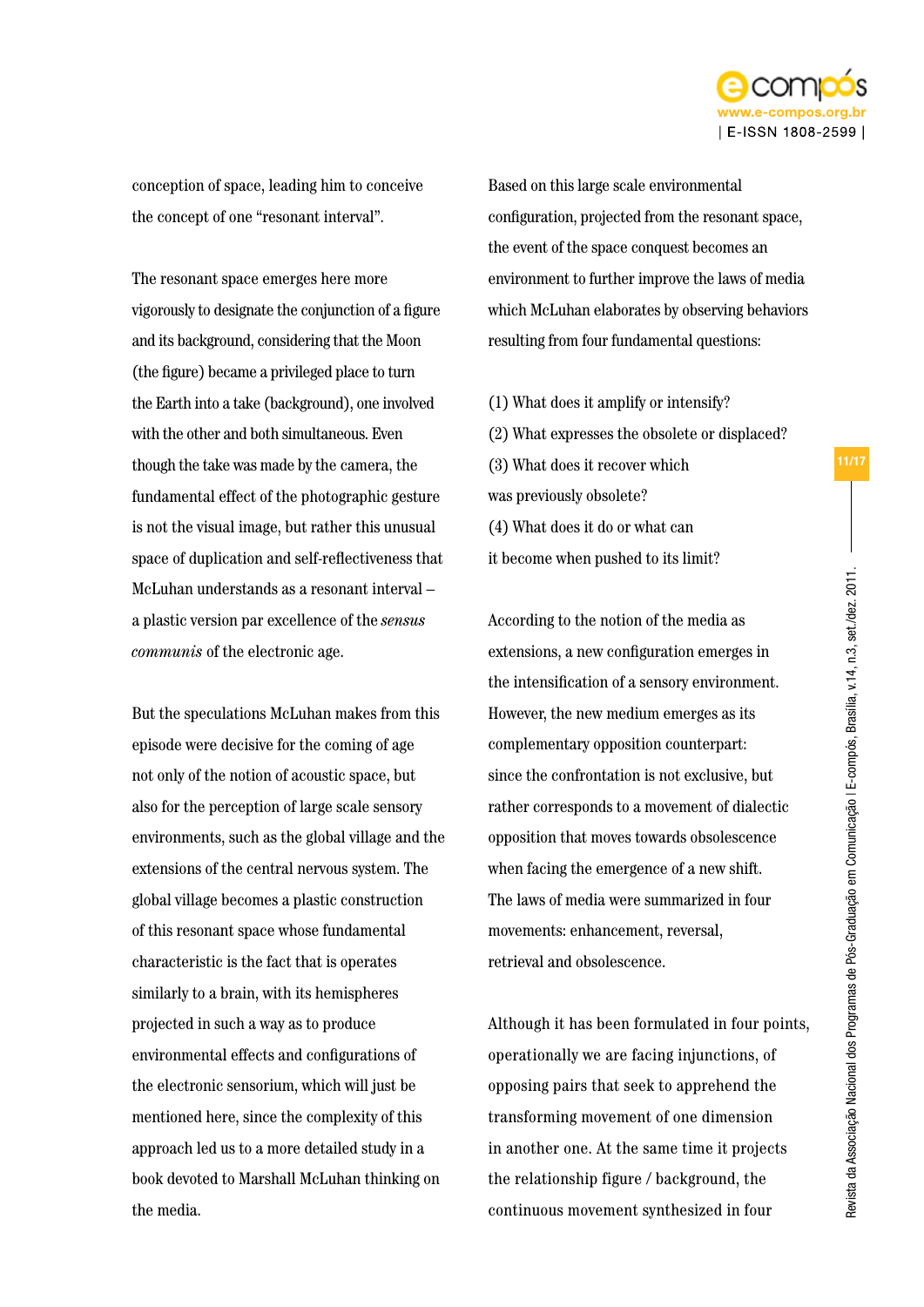



Source: McLUHAN; POWERS, 1996, p. 27.

points equates a conceptual metaphor that McLuhan refers to as the tetrad:

> The norm of the four parts clearly shows that the true tetrad has two backgrounds and two figures in balanced proportion, which tends to highlight the nature of the reversal step (McLUHAN; POWERS, 1996, p. 54).

The tetrad helps us to see the figure and the background, brings the later to a visible plan. In this case, the tetrad is the revealer, or better, "an instrument to reveal and predict the dynamics of innovations and new situations" (McLUHAN; POWERS, 1996, p. 34). In the specific case of technologies, we should examine how the electronic displaces the visual space to retrieve the acoustic space in an innovative way under the background of the alphabet culture, which was made

obsolete, which does not prevent it, however, from being an integral part of the tetrad structure. This is the case because it is not about eliminating confrontation, but rather promoting balance, like Harold Innis advocated at his time. Electronic technology repositions the sensorium, valuing what at Cicero's time was *sensus communis*, i.e.,

> (...) all senses: sight, hearing, taste, smell and touch were all translated the same way among themselves. It was the Latin definition of man in a natural and healthy state, when the physical and psychological energies are constant and distributed in a balanced way in all sensory areas. Under such conditions, it is difficult to delude oneself. In any cultural medium, problems emerge when only one sense is subjected to one energy band and gets more stimuli than the others. For the modern Western man, this would be the visual area (McLUHAN; PO-WERS, 1996, p. 51).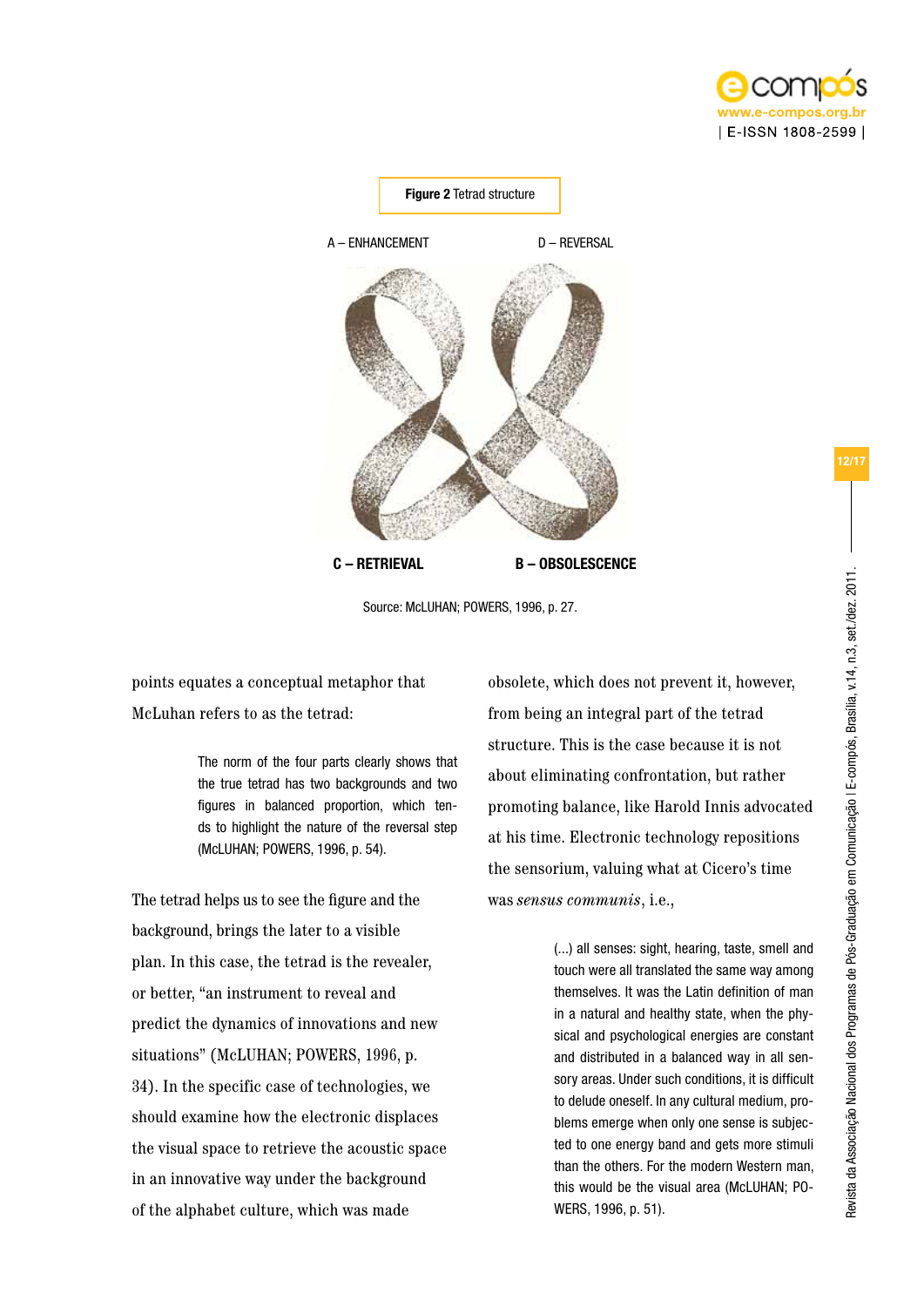

Extensions make a dynamic movement resulting from the interplay between their essential qualities: enhancement, reversal, retrieval and obsolescence. When projecting as general operation of the interaction between closed and open systems, qualities become general properties of the media as environment-forming extensions that are self-regulated so as to guarantee the vital functioning of the ecosystems. The tetrad will thus be extended as a pattern of functioning of the system as it evolves.

With the tetrad, McLuhan brought the space metaphor in its functional orientation in order to support the dialectic relationship between acoustic and visual space and also to suggest that the latter could be understood as a function of its adherence to the former. The acoustic space is thus developed into an ontological metaphor and becomes the core of what McLuhan understands as the mode of communication developed by electricity. Therefore, when in contact with the screen media (pictographic, videographic, radiophonic and digital), the translation movement from one perceptual field to the other can be followed. This means that the ears take the place of the eyes, just like movements occupy pages and sounds make landscapes. This is not about a mere transposition of media, but rather the exploration of the resonant capacities of enhancement, reversal, retrieval, obsolescence: tetrads that equate the laws of media.

In other words, having established the internal equivalence and coherence between visual and acoustic space, McLuhan sets to show that the metaphysics of the media is a fact of acoustic nature. Based on this assumption, he argues that a perspicacious model of the study of any technology should operate based on metaphysical principles (GOW, 2001). Like the extension, the tetrad corresponds to this principle.

## 5 Conclusion

Since the 1950's, McLuhan questioned whether visual principles were proper analytical tools to describe the comprehensiveness of the acoustic space in its pervasive movement outside any hierarchy. Already around that time, he glimpsed the distinction between acoustic and visual space, not from the point of view of opposition, but rather from the dialectic-temporal conjunction and the figure / ground interaction represented by the electric-electronic media.

The notion of media as sensory extension was the great hypothesis that guided his exploration and the understanding of his fundamental question: shift in perception as a unique possibility presented by culture to change its cognitive processes. Roughly speaking, one might say that all his theoretical investments and intellectual partnerships sought strategies to investigate this shift. McLuhan not only proposed a challenging hypothesis, but also invested in observations so as to construct possible understandings.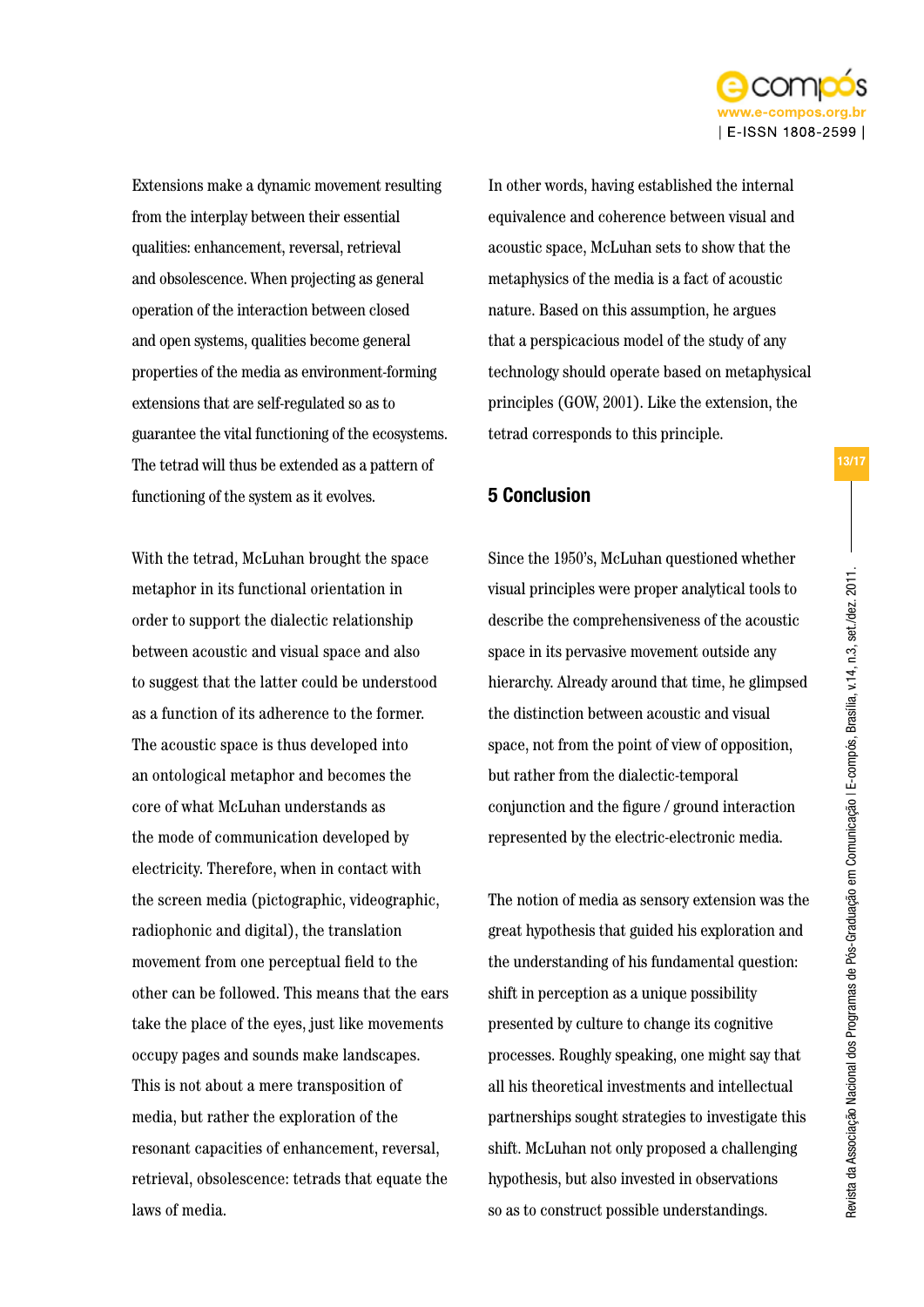

From the interaction between observations and understanding an intellectual tool was generated proposing a cognitive model based no longer on the visual space founded by the alphabetic visuality, but rather by the perception of the environmental acoustic space. He called this cognitive model generated by the acoustic space tetrad. Thus, his questions from the 1950's enter into another speculative context in the late 1970's, shortly before his death.

The media projected by the electronic audiovisuality constituted the empirical field of conceptual speculations. From the metaphor of the Narcissus that McLuhan attributed to the videographic screen of the television, an observation is made of what is processed in the figure/ground interplay where the visual image (figure) is guided by the acoustic environment (ground). The videographic screens do what McLuhan and Fiore drew in a photomontage where the ear replaces the eye, restituting the sensory environment of the resonant acoustic space.

The resonant space thus conceived reaffirms not only the perspective of the noosphere, but also its importance for the understanding of the global village if, on the one hand, it favors the ecological environmental perception, on the other it situates the development of the nervous system designed by the media as a manifestation of the *sensus communis* that is able to promote consciousness or the planetary mind. The model of consciousness that is part

of this thinking process is based on human interactions, but focuses on processes and modes of interaction in and through the media which, during its evolution, reproduce a consciousness. In this regard, consciousness or the mind is a cognitive entity that gets energy from languages and images from the media, but which turns this information into consciousness and identity. Human consciousness would be nothing but the product of the media.

McLuhan's hypothesis continued to be challenging and dialogues actively with recent speculative experiences, like the one developed by Portuguese neuroscientist Antonio Damásio in his latest book *Self comes to Mind: Constructing Conscious Brain* whose title in Portuguese *E o cérebro criou o homem* ( And the brain created man) evokes an evolutionary experience of consciousness guided by environmental interactions: only an indelible trace of Herbert Marshall McLuhan's thinking which has been resounding in the space of culture for one century. (LEITE, 2011)

## **References**

CARPENTER, Edmund; McLUHAN, Marshall. Espaço acústico. In: CARPENTER, Edmund .Revolução na comunicação. Tradução de Álvaro Cabral. Rio de Janeiro: Zahar, 1980.

CAVELL, Richard. McLuhan in Space: a cultural geography. Toronto: Toronto University Press, 2002.

GOW, Gordon A. Spatial metaphor in the work of Marshall McLuhan. Canadian Journal of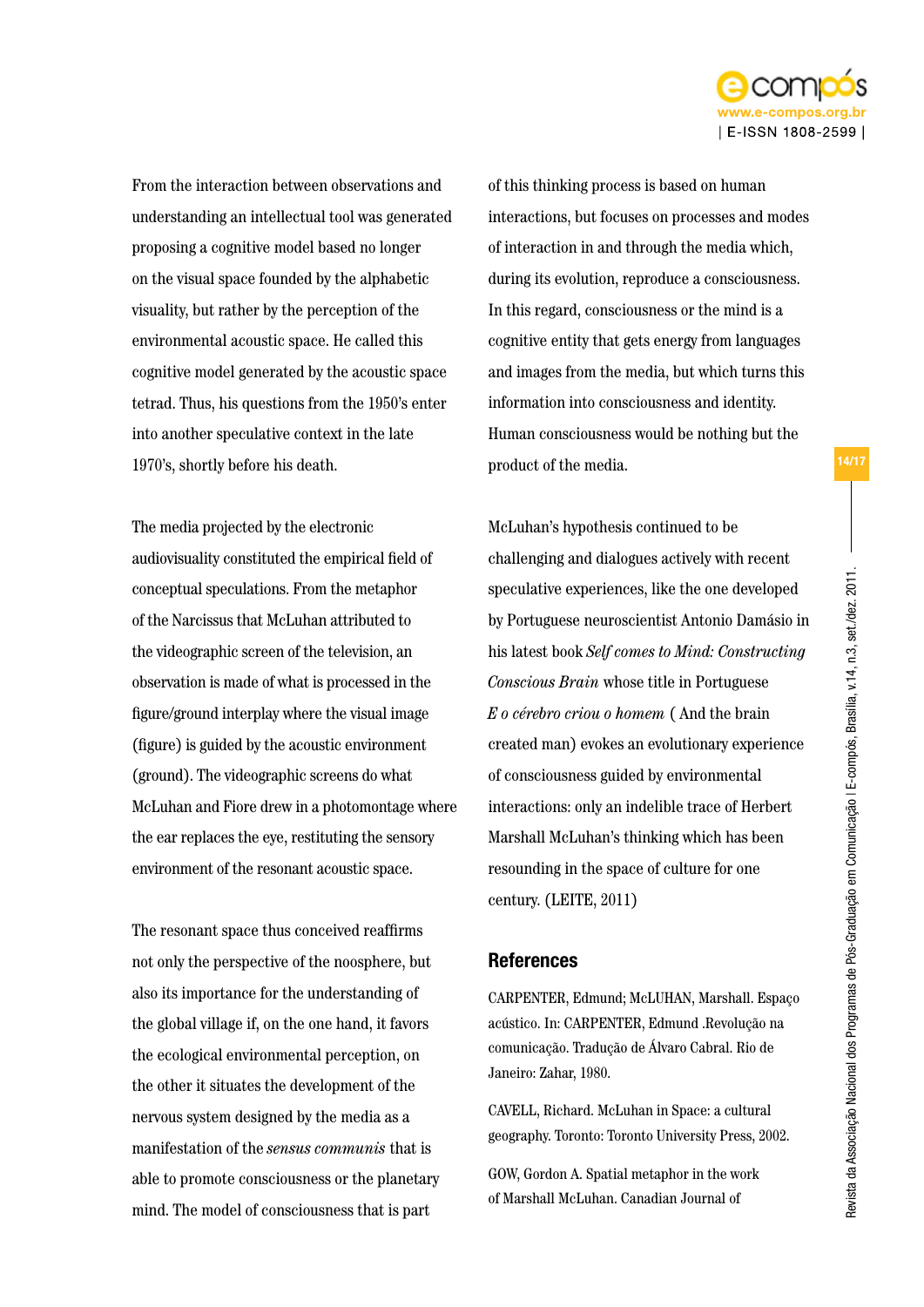

Communication. v. 26, p. 63-80, 2001. Disponível em: < http://www.cjc-online.ca/index.php/journal/article/ viewArticle/1254/1251>. Acesso em: 10 set. 2011.

LEITE, Marcelo. Anatomia do ego: o cérebro decifrado por Damásio e Nicolelis. Folha de S. Paulo, São Paulo, 25 set. 2011. Ilustríssima.

LOCKE, John. Locke´s Essay Concerning Human Understanding*.* Selectedby Mary Whinton Calkins. Chicago, London: The Opens Court Publishing Company, 1933. v. II and IV.

McLUHAN, Marshall. A galáxia de Gutenberg: a formação do homem tipográfico Tradução de Leônidas G. de Carvalho e Anísio Teixeira. São Paulo: Cia. Editora Nacional, 1977.

\_\_\_\_\_\_\_. The Mechanical Bride: Folklore of Industrial Man. Corte Madera: Ginko Press, 2002.

\_\_\_\_\_\_. Understanding Media. The Extensions of Man*.* Cambridge, London: The MIT Press, 1998.

\_\_\_\_\_\_. Os meios de comunicação como extensões do homem. Tradução de Décio Pignatari. São Paulo: Cultrix, 1971.

McLUHAN, Marshall; FIORE, Quentin. The Medium is the Massage. An inventroy of Effects*.* New York: Bantam Books, 1967.

\_\_\_\_\_\_. Os meios são as massagens: um inventário de efeitos. Tradução de Ivo Pedro de Martins. Rio de Janeiro: Record, 1969.

McLUHAN, Marshall; McLUHAN, Eric. Laws of Media: The new Science. Toronto: University of Toronto Press, 1988.

McLUHAN, Marshall; PARKER, Harley. O espaço na poesia e na pintura através do ponto de fuga. Tradução de Edson Bini e outros. São Paulo: Hemus, 1975.

McLUHAN, Marshall; POWERS, Bruce R. Exploraciones en el espacio visual y el acústico. In: McLUHAN, Marshall. La aldea global. Tradução de C. Ferrari. Barcelona: Gedisa, 1996.

McLUHAN, Marshall; WATSON, Wilfred. Do clichê ao arquétipo. Tradução de Ivan P. de Martins. Rio de Janeiro: Record, 1973.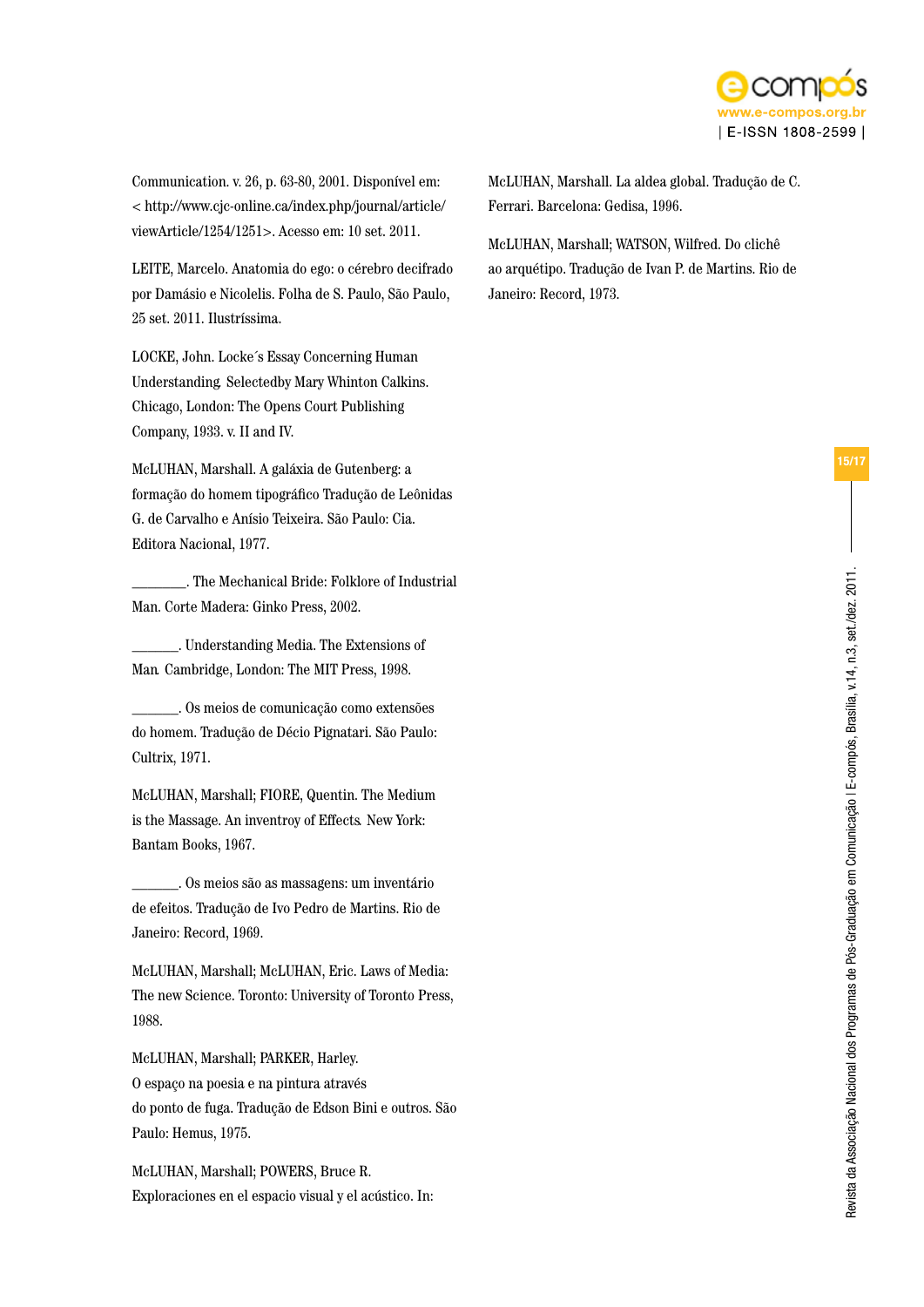

## *Sensus communis*: para entender o espaço acústico em seu ambiente sensorial ressonante

#### Resumo

Como, e com que propósitos, o conceito de espaço acústico emergiu no pensamento de Marshall McLuhan? Quando tentamos encontrar resposta a esta questão, nos deparamos, não com uma exposição direta, mas com um método especulativo de investigação, denominado de explorações. O objetivo deste ensaio é alcançar as articulações metodológicas e epistemológicas do entendimento construído por McLuhan. Com elas espera-se compreender os estados de cultura desenvolvidos como *sensus communis* da era eletrônica.

#### Palavras-chave

Espaço acústico; ressonância; ambiente; sensório; exploração.

# *Sensus communis*: Comprendendo lo espacio acústico en su ambiente sensorial y resonante

#### Resumen

Cómo y con qué fines, ele concepto de espácio acústico se ha planteado en el pensamiento de Marshall Mcluhan? Cuando tratamos de encontrar la respuesta a esta questión, nos planteamos a una exposición directa, pero con un método especulativo de la investigación que quedo reconocida como exploraciones. El objetivo principal de este ensayo es alcançar las articulaciones metodologicas y epistemologicas de entendimiento costruido por McLuha. Con elles se espera comprender os estados de cultura arrolados como sensus communis en la era electrónica.

#### Palabras clave

Espacio acústico; resonante; ambiente; sensorio; exploración. Revista da Associação Nacional dos Programas de Pós-Graduação em Comunicação | E-compós, Brasília, v.14, n.3, set./dez. 2011.

Revista da Associação Nacional dos Programas de Pós-Graduação em Comunicação I E-compós, Brasília, v.14, n.3, set/dez. 2011.

16/17

Received on: 28 September 2011 Approved on: 17 January 2012